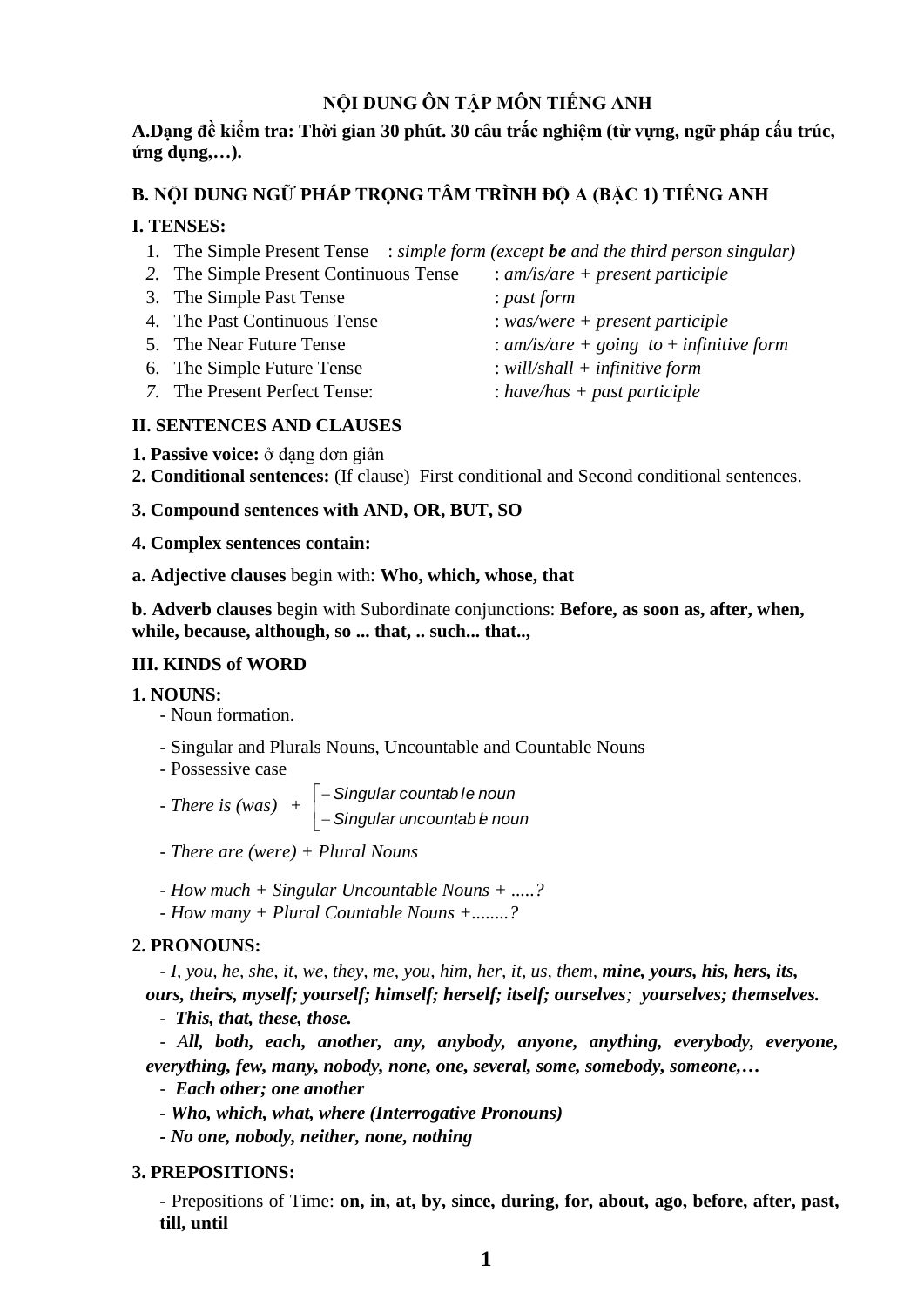- Prepositions of place or position: **in, at, on, near, by, next to, beside, against, under, below, over, above, inside, outside**, **behind**, **between, among**,…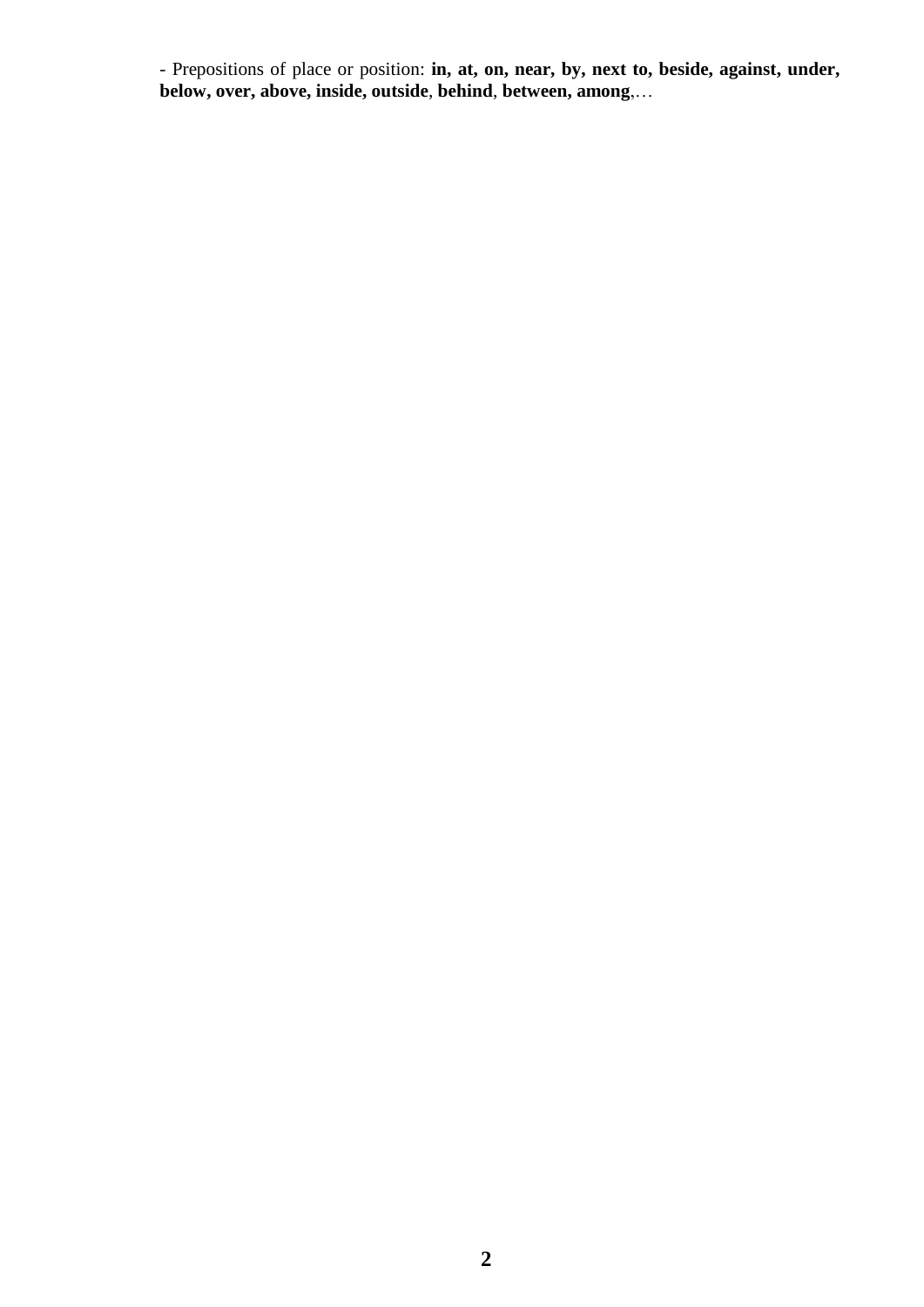**-** Prepositions of direction: **across, through, around, to, into, towards, onto, from, up, down**

#### **4. VERBS:**

- Function and positions of verb in a phrase, in a sentence.
- Verb formation.
- Modal verbs: **can, could, may, might, must, need, ought, shall, should, will, would**
- Regular and Irregular Verbs
- To infinitive: We hope to see you soon. I advise you **to see** a doctor It's easy to learn English.
- Bare infinitive: They help me do my assigment.
- Verb-ing/ Gerund: He enjoys listening to music.

She is font of climbing.

Would you mind waiting a moment?

- Some structures: used to, be used to, have somebody do something, have something done,

- Phrasal verbs: **Look for, look after, take off, turn on,** ..............

#### **5. ADJECTIVES**

- Adjective formation.
- Indefinite Adjectives
- Used with plural countable nouns: **several, many, few, a few**
- Used with uncountable nouns: **much, a great deal of, little, a little**
- Used with both plural countable nouns and uncountable nouns: **some, any, a lot of, enough**

- $-$  Structures:  $\vert$   $-$  TOO + ADJ (+ FOR + SB) + TO INFINITIVE  $-$  Subject + to be + Adjective  $-It$  is  $+$  too  $+$  Adjective  $+$  for ...
	- ADJ + ENOUGH + TO INFINITIVE
	- $-HOW + ADJ + \dots$
- **- Verb + ED** or **Verb + ING**: làm tính từ

**- some** *+* plural nouns *- We use some with positive statements*

**- any** *+* uncountable nouns *- We use any with negative statements and questions*

#### **- COMPARISON OF ADJECTIVES: Equality, comparative, superlative comparisons.**

**6. ADVERBS:** - Function and positions of adverb in a phrase, in a sentence. - Adverb formation.

**-** Adverbs of manner: **Quietly, carefully, fast, hard,** etc.

- Adverbs of certainly: **Certainly**, **definitely, probably, obviously**, etc.

- Adverbs of degree: **Almost**, **[little](http://www.perfectyourenglish.com/usage/little.htm)**, **[enough](http://www.perfectyourenglish.com/usage/enough.htm)**, **[much](http://www.perfectyourenglish.com/usage/much-and-many.htm)**, **too**, **partly**, **fully**, **scarcely**, **[quite,](http://www.perfectyourenglish.com/usage/quite.htm) nearly, just, too**, **hardly, very, so**, **[rather](http://www.perfectyourenglish.com/usage/rather.htm)**, .....

- Adverbs of frequency: **Always, usually, seldom, [ever,](http://www.perfectyourenglish.com/usage/ever.htm) never, normally, [often,](http://www.perfectyourenglish.com/usage/often.htm) frequently, rarely, sometimes.**

- Adverbs of place: **Upstairs, downstairs, downtown, here, [there,](http://www.perfectyourenglish.com/usage/there.htm) nearby, everywhere, in, out,** etc.

- Adverbs of time: **today, tonight, tomorrow, yesterday, later, now, soon, ago**, **all day, not long, for a while, since, next week, last year, yearly**, etc.

**IV. PATTERNS:** Requests / Suggestions/ Offers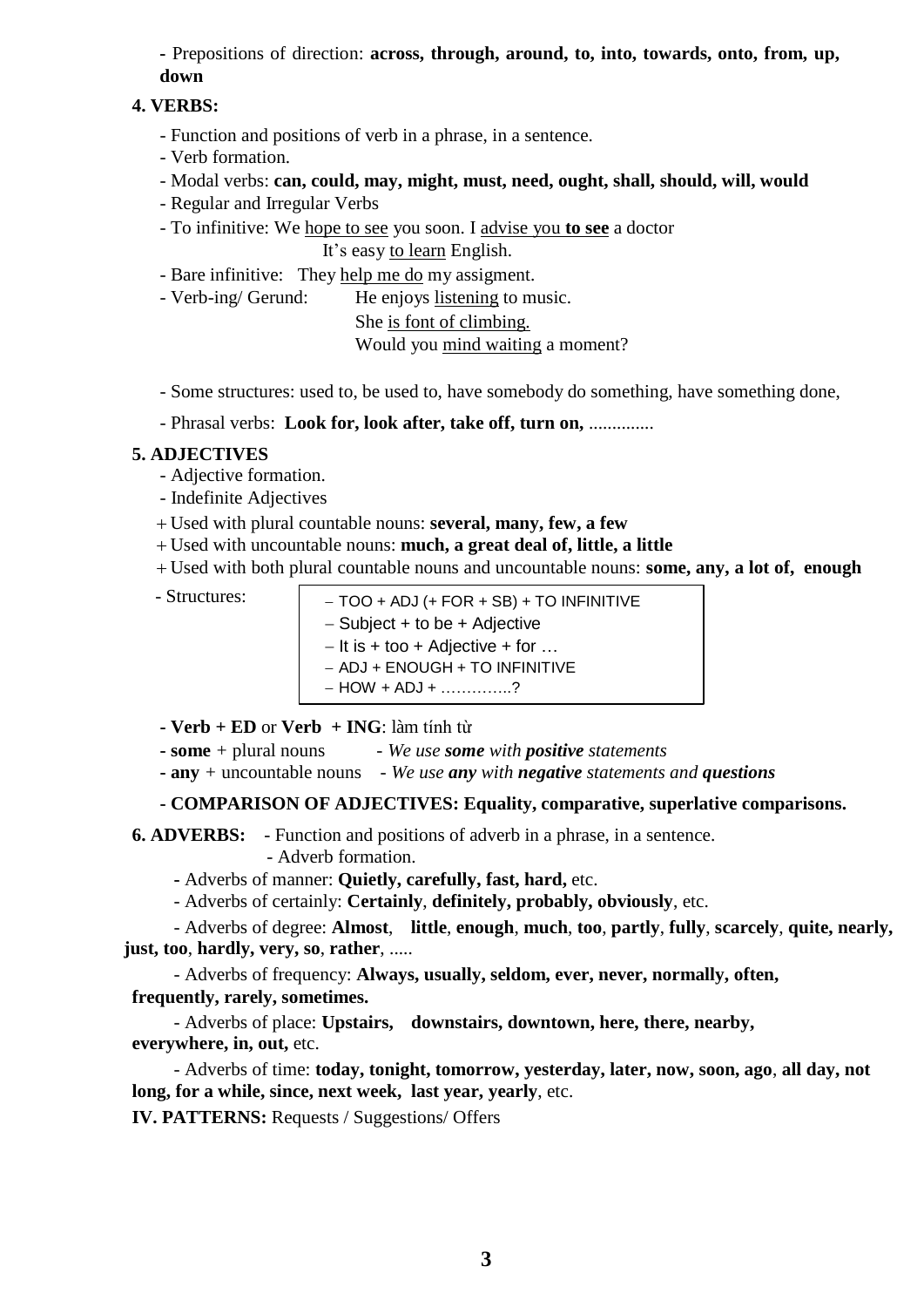# **A. Dạng đề kiểm tra: Thời gian 30 phút. 30 câu trắc nghiệm (tư vựng, ngữ pháp cấu trúc, ứng dụng).**

# **B. NỘI DUNG NGỮ PHÁP TRỌNG TÂM TRÌNH ĐỘ B (BẬC 2) TIẾNG ANH**

# **I. TENSES: (7 thì của bậc 1 và thêm các thì sau)**

| 8. The Simple Present Tense              | : simple form (except be and the third person singular) |
|------------------------------------------|---------------------------------------------------------|
| 9. The Simple Present Continuous Tense   | : $am/is/are + present\ particle$                       |
| 10. The Simple Past Tense                | : past form                                             |
| 11. The Past Continuous Tense            | $: was/were + present\, particle$                       |
| 12. The Near Future Tense                | : am/is/are + going to + infinitive form                |
| 13. The Simple Future Tense              | : will/shall $+$ infinitive form                        |
| 14. The Present Perfect Tense:           | : have/has $+$ past participle                          |
| 15. The Present Perfect Continuous Tense | $: have/has been + present particle$                    |
| 16. The Past Perfect Tense               | $:$ had + past participle                               |
| 17. Future Continuous tense              | : will be $+$ present participle                        |
|                                          |                                                         |

# **II. SENTENCES AND CLAUSES**

# **1. Passive voice:**

**2. Conditional sentences:** (If clause) First conditional and Second conditional sentences.

**3. Direct-Indirect speech** (Reported speech) (Lời nói trực tiếp – gián tiếp) \* (ở dạng Statement).

# **4. Tag - question**

# **5. Exclamatory sentence**

**6. Compound sentences with AND, OR, BUT, SO** (Coordinate conjunctions) and their equivalents: Furthermore, Moreover/ Or else, Ortherwise / However, Nevertheless/ Therefore.

## **7. Complex sentences contain:**

**a. Adjective clauses** begin with: **Who, which, whose, that**

**b. Adverb clauses** begin with Subordinate conjunctions: **Before, as soon as, after, when, while, where, because, as, since, though, although, so ... that, .. such... that..,**

# **III. KINDS of WORD**

**1. NOUNS:**

- Functions and positions of noun in a phrase, in a sentence.
- Noun formation.
- **-** Singular and Plurals Nouns, Uncountable and Countable Nouns
- Possessive case

 *- There is (was)* + *Singular countab le noun Singular uncountab el noun*

- *- There are (were) + Plural Nouns*
- *- How much + Singular Uncountable Nouns + .....?*
- *- How many + Plural Countable Nouns +........?*

# **2. PRONOUNS:**

- *I, you, he, she, it, we, they, me, you, him, her, it, us, them, mine, yours, his, hers, its, ours, theirs, myself; yourself; himself; herself; itself; ourselves; yourselves; themselves.*

- *This, that, these, those.*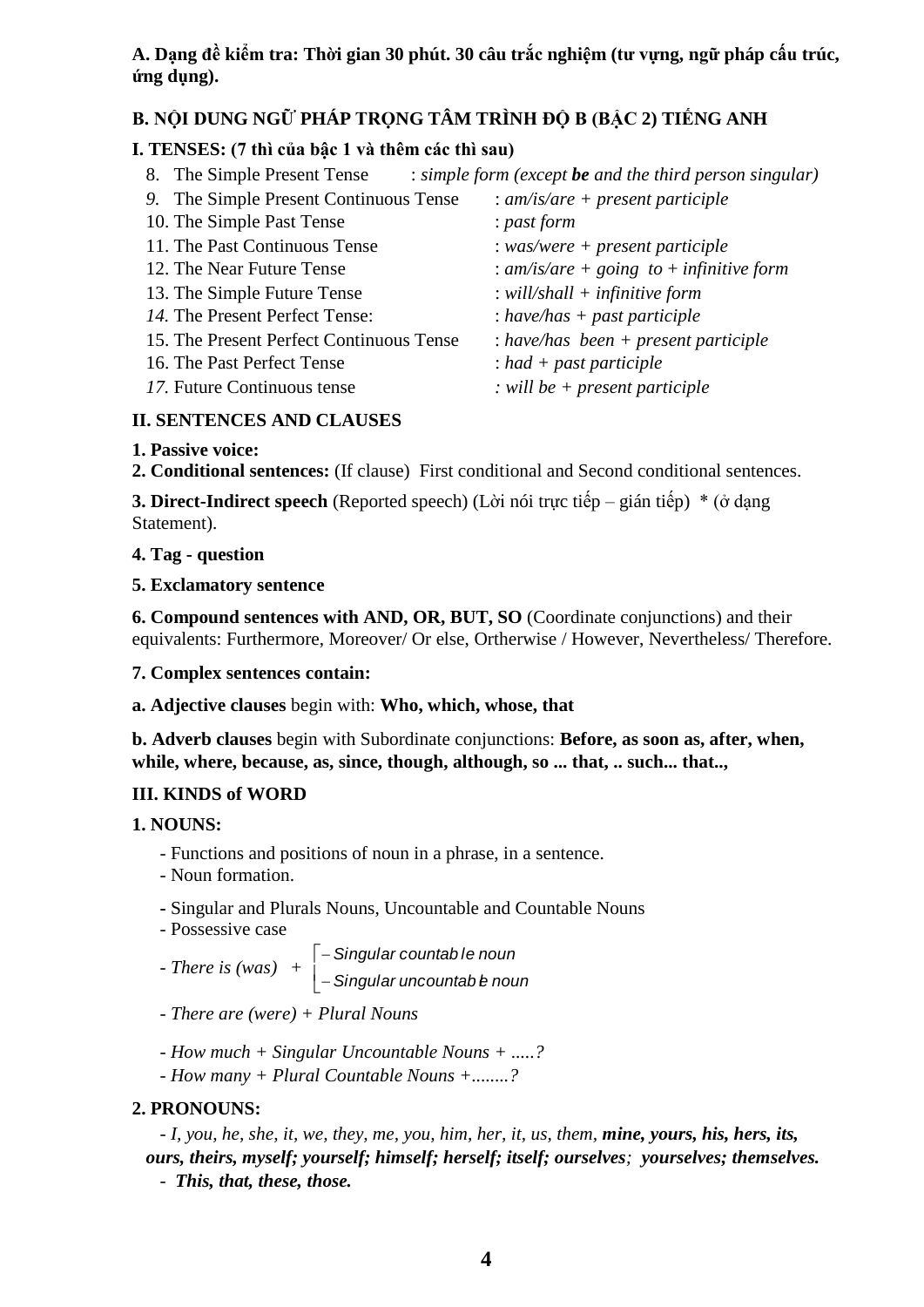- *All, both, each, another, any, anybody, anyone, anything, everybody, everyone, everything, few, many, nobody, none, one, several, some, somebody, someone,…*

- *Who, whom, which, that, whoever, whomever, whichever.*
- *Each other; one another*
- *- Who, which, what, where (Interrogative Pronouns)*
- *- No one, nobody, neither, none, nothing*

# **3. ARTICLE**

| - Definite article    | $(mao \t{t} \t{x} \t{a} \t{c} \t{d} \t{in}) :$ the |                                                |
|-----------------------|----------------------------------------------------|------------------------------------------------|
| - Indefinite articles |                                                    | (mao từ bất định) : a (before consonant sound) |
|                       |                                                    | : an (before vowel sound)                      |

## **4. PREPOSITIONS:**

- Simple Prepositions:

- Prepositions of Time: **on, in, at, by, since, during, for, about, ago, before, after, past, till, until**

- Prepositions of place or position: **in, at, on, near, by, next to, beside, against under, below, over, above, inside, outside**, **behind**, **between, among**,…

- Prepositions of direction: **across, through, around, to, into, towards, onto, from, up, down**

- Prepositions of manner: **by, on, in**

## **5. VERBS:**

- Function and positions of verb in a phrase, in a sentence.
- Verb formation.
- Auxiliary Verbs: **do**/**does**/ **did**
- Modal verbs: **can, could, may, might, must, need, ought, shall, should, will, would**
- Linking verbs: *appear*, *be*, *become*, *feel*, *get*, *grow*, *look*, *remain*, *seem*, *smell*, *sound*, *taste.*
- Regular and Inregular Verbs(đông tư quy tăc va bât quy tăt)
- To infinitive: We hope to see you soon. I advise you to see a doctor
- It's easy to learn English.
- Bare infinitive: They help me do my assigment.
- Verb-ing/ Gerund: He enjoys listening to music. She is font of climbing. Would you mind waiting a moment?

- Some structures: used to, be used to, have somebody do something, have something done,

- Phrasal verbs: **Look for, look after, take off, turn on,** ..............

## **6. ADJECTIVES**

- Function and positions of adjective in a phrase, in a sentence.
- Adjective formation.
- Possessive Adjectives : **my, your, his, her, its, our, their**
- Indefinite Adjectives
	- Used with plural countable nouns : **several, many, few, a few**
	- Used with uncountable nouns : **much, a great deal of, little, a little**
	- Used with both plural countable nouns and uncountable nouns: **some, any,a lot of,**

**enough**

- Structures: **TOO + ADJ (+ FOR + SB) + TO INFINITIVE**  $-$  Subject + to be + Adjective
	- **5** It is + too + Adjective + for …
	- **ADJ + ENOUGH + TO INFINITIVE**